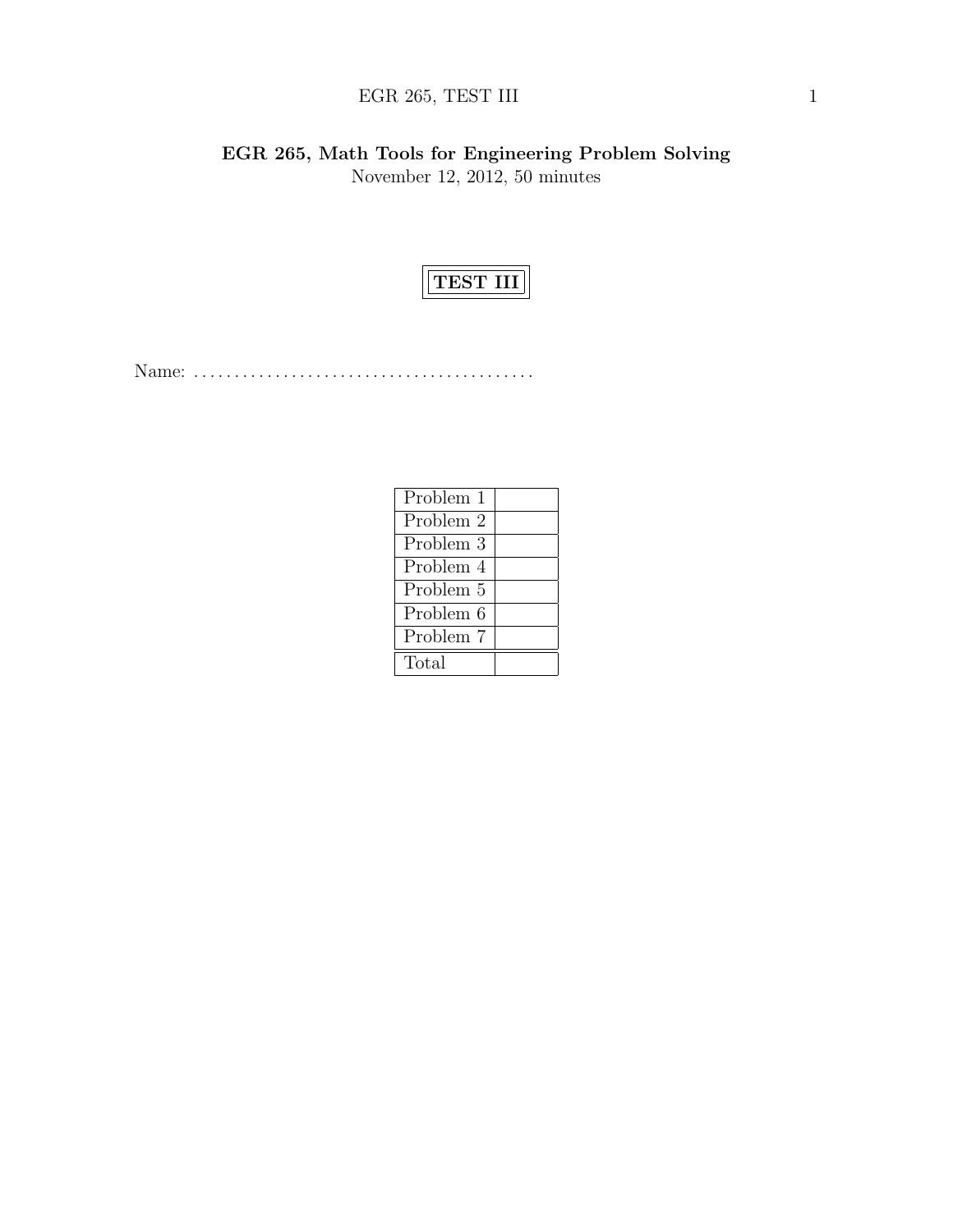## Problem 1 (9+9 points)

(a) Let  $g(x, y, z) = x^2 y^2 \cos(2z)$ . Find its third order partial derivative  $g_{xyz}$ .

(b) For the function  $f(x, y) = xe^{x^2+y^2}$  find  $f_x$ ,  $f_y$  and  $f_{yy}$ .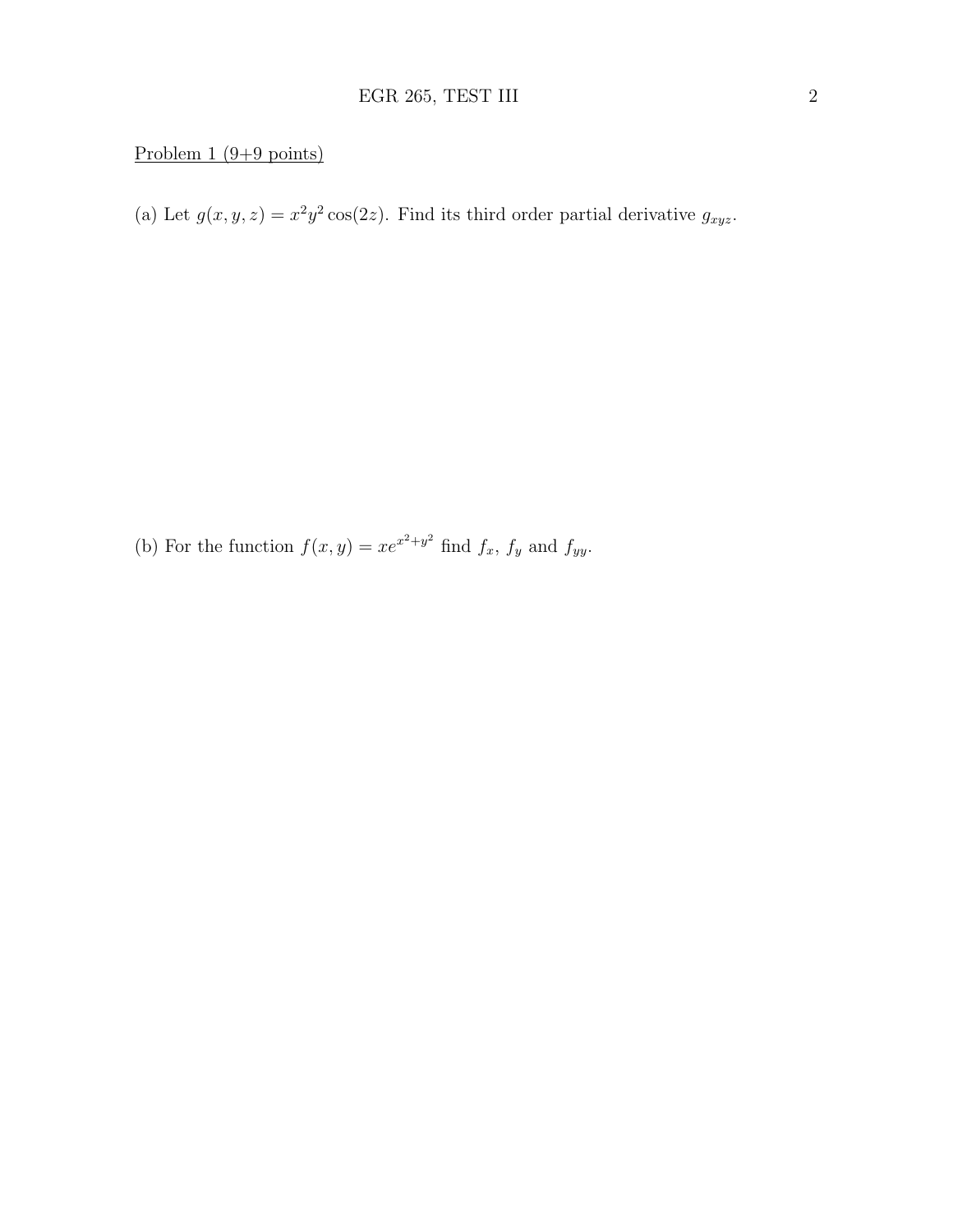### Problem 2 (9+9 points)

(a) For the function  $h(x, y) = \sqrt{x + 2y}$  find a unit vector in the direction of steepest descent at the point  $P(1, 4)$ . Also, find the rate of descent in this direction.

(b) Find the directional derivative of  $h(x, y)$  at  $P(1, 4)$  in the direction of the vector from  $P(1, 4)$  to  $Q(3, 6)$ .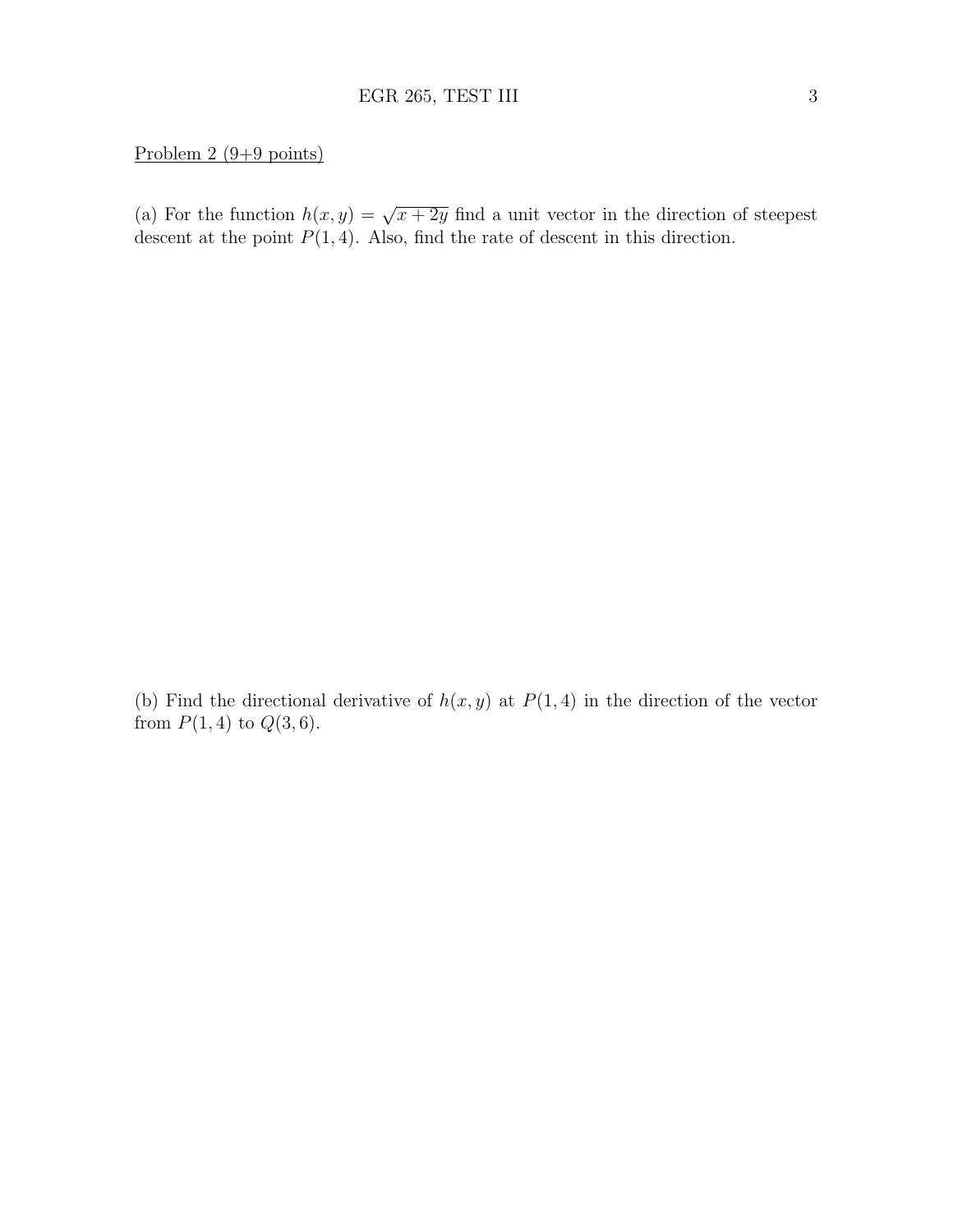### Problem 3 (12+6 points)

(a) Find an equation for the tangent plane to the level surface  $3x^2 + y^4 + 2z^2 = 15$  at the point  $(2, 1, 1)$ .

(b) Also, find parametric equations for the normal line of  $3x^2 + y^4 + 2z^2 = 15$  at  $(2, 1, 1)$ .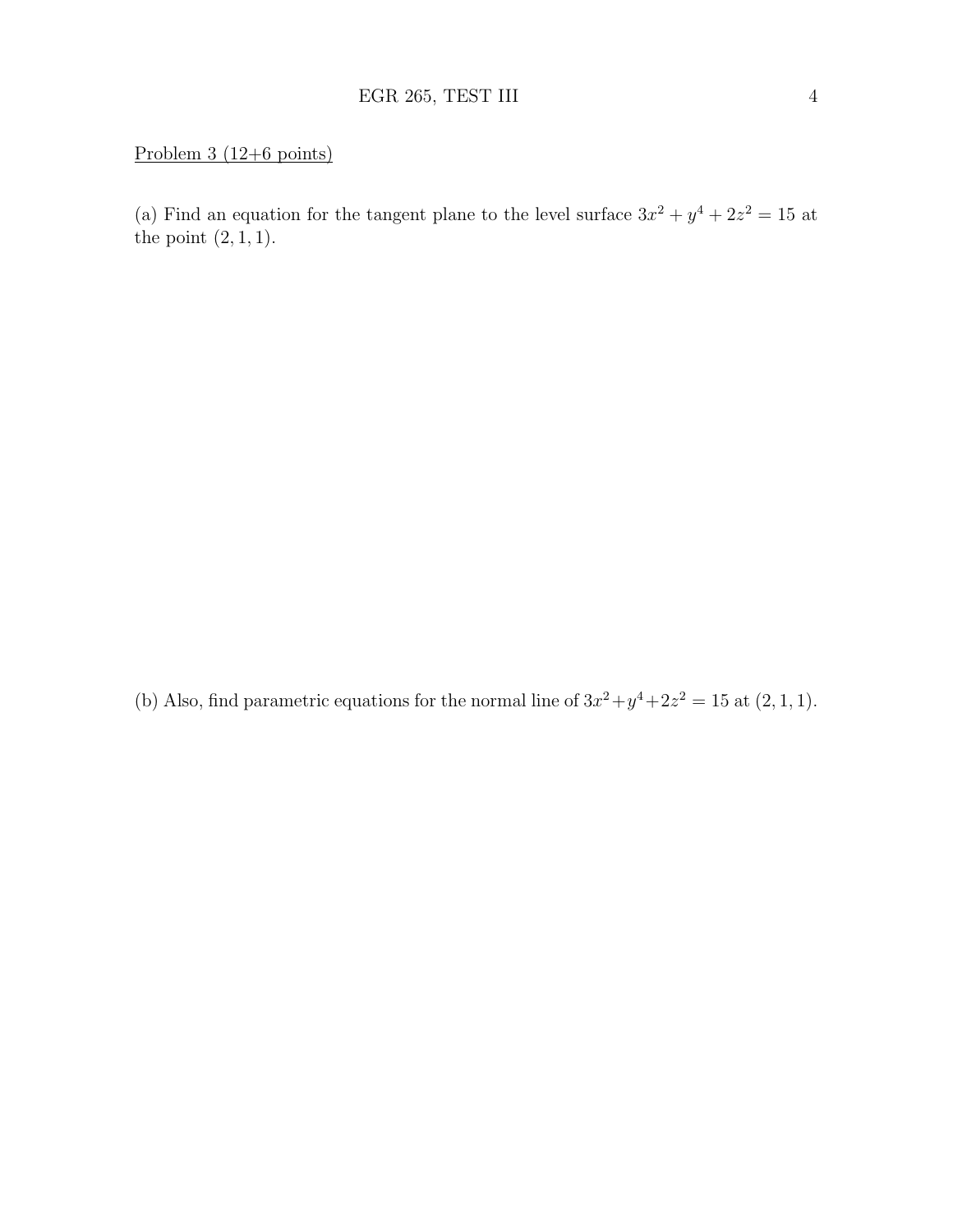### Problem 4 (12 points)

Evaluate  $\int_C (y-1) ds$ , where C is the quarter circle of radius 1, centered at the origin, starting at  $(1, 0)$  and ending at  $(0, 1)$ .

Problem 5 (12 points)

Find the work done by the force field

$$
F(x, y) = 2xy\mathbf{i} + ye^y\mathbf{j}
$$

along the curve C parameterized by  $x = t^3$ ,  $y = t$ ,  $0 \le t \le 1$ .